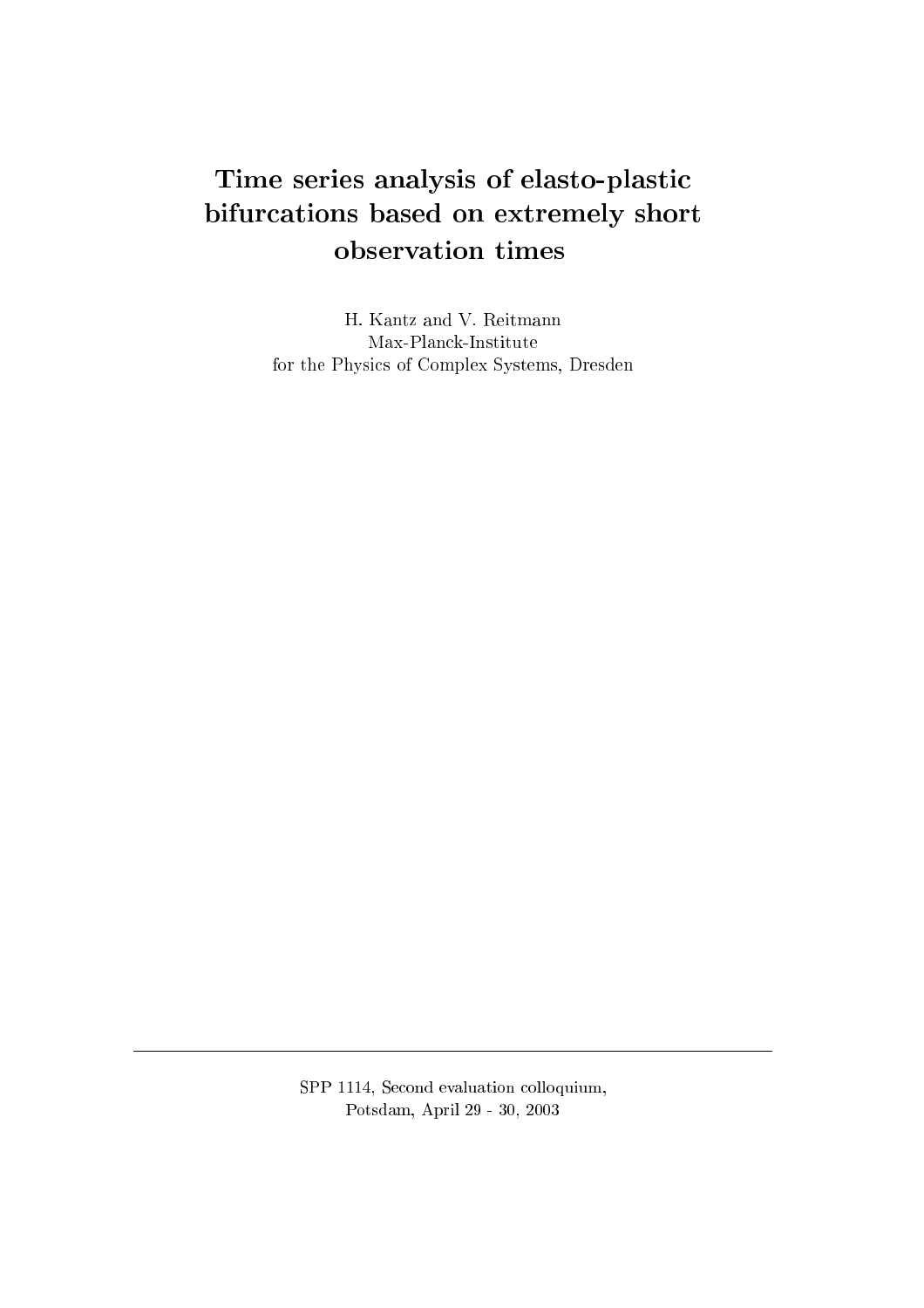#### Thermovisco-elastoplastic contact  $\mathbf{1}$

### 1.1 The mechanical model



### 1.2 Notation

Suppose  $\Omega \subset \mathbb{R}^m$  is a domain (reference configuration of the visco-elastoplastic body), = is the pie
ewise Lips
hitz ontinuous boundary divided in the three disjunct parts  $\Gamma_D$  (where the body is clamped),  $\Gamma_N$  (where the tractions act) and  $\Gamma_C$  (where the visco-elastoplastic body comes in frictional contact with a rigid moving body).

Assume that  $x = (x^1, \ldots, x^m)$  is the location in  $\Omega, t \in \mathbb{R}_+$  is the time,  $n =$  $(n^1,\ldots,n^m)$  is the unit normal to  $\Gamma, u(x,t) = (u^1(x,t),\ldots,u^m(x,t))$  are the displacements,  $\Theta = \Theta(x, t)$  is the temperature,  $\sigma = (\sigma^{ij})$  is the stress tensor,  $f_A = (f_A^1(x,t), \ldots, f_A^m(x,t))$  are the body forces in  $\Omega$ .

### 1.3 Elastoplastic and heat equations

The equations of motion and heat transfer are given by

$$
[\sigma^{kj}(\delta^i_k + u^i_{,k})]_{,j} + f^i_A = \ddot{u}^i \qquad \text{in } \Omega \times (0,T), \qquad (1.1)
$$

$$
\dot{\Theta} - (k^{ij}\Theta_{,j})_{,i} = -c^{ij}u_{i,j} + q_V \text{ in } \Omega \times (0,T), \qquad (1.2)
$$

where  $u_{i,j} = \frac{\partial u_i}{\partial x^j} - \Gamma_{ji}^k u_k$  is the j-th covariant derivative of  $u_i$  computed with respect to the Christoffel symbol  $\Gamma_{ji}^k(x)$  in  $\Omega$  (repeated indices indicate summation from 1 to m),  $u_{k}^{i}$  is the k-th covariant derivative of  $u^{i}(u_{i})$  and  $u^{i}$  are the covariant and contravariant components of u, respectively),  $\delta_k^i$  is the Kronecker symbol,  $\Theta_{,j}$  denotes the *j*-th covariant derivative,  $q_V$  is the density of volume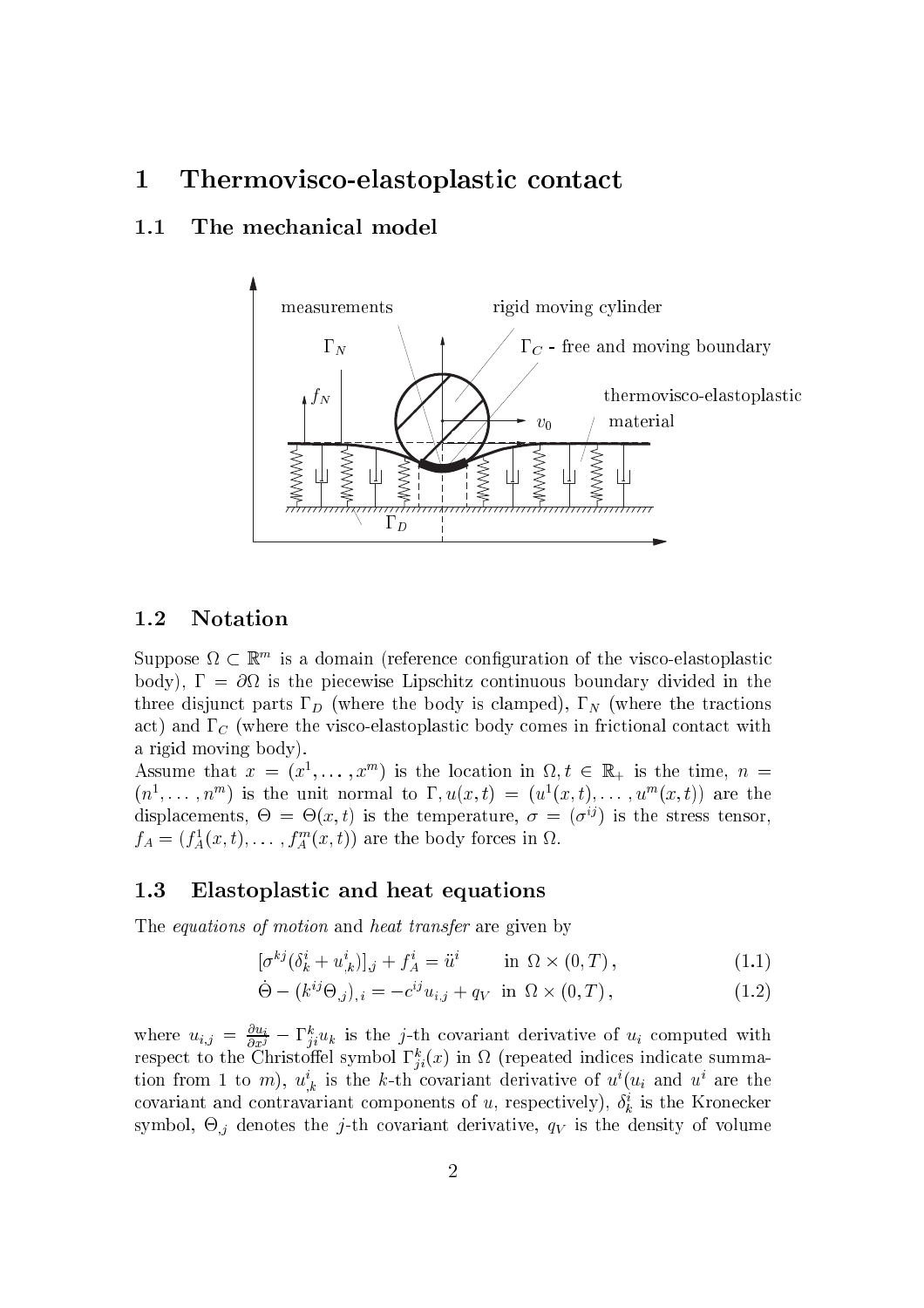heat sources,  $c^{ij} = c^{ij}(x)$  and  $k^{ij} = k^{ij}(x)$  are the tensors of thermal expansion and thermal conductivity, respectively. The stress tensor  $\sigma = (\sigma^{ij})$  is defined by the thermovisco-elastoplastic stress-strain relation

$$
\sigma^{ij} = a^{ijkl} u_{k,l} + b^{ijkl} \dot{u}_{k,l} - c^{ij} \Theta + \mathcal{P}^{ij} [u_{k,l}, \Theta] \quad \text{in } \Omega \times (0, T), \tag{1.3}
$$

where  $a = (a^{ijkl})$  and  $b = (b^{ijkl})$  are the tensors of elastic and viscosity coefficients. respectively,  $\{\mathcal{P}^{ij}[\cdot,\Theta]\}_{\Theta>0}$  is the plastic part given by  $\Theta$ -dependent hysteresis operators.

As boundary and initial conditions we have  $([4])$ :

a) Prescribed displacements and temperature

$$
u = 0 \text{ on } \Gamma_D \times (0, T) ;
$$
  
\n
$$
\Theta = \Theta_b \text{ on } (\Gamma_D \cup \Gamma_N) \times (0, T) ;
$$
  
\n
$$
u(\cdot, 0) = u_0, \dot{u}(\cdot, 0) = u_1, \Theta(\cdot, 0) = \Theta_0 \text{ in } \Omega ;
$$
\n(1.4)

b) Prescribed boundary forces

$$
\sigma^{ij} n_j = f_N^i \quad \text{on} \quad \Gamma_N \times (0, T) \,, \tag{1.5}
$$

where  $f_N = (f_N^i(x,t))$  are the applied tractions;

c) Frictional stress and temperature on  $\Gamma_C$ 

By Coulomb's law of dry friction

$$
|\sigma_{\mathcal{T}}| \leq \mu |\sigma_N| (1 - \delta_W |\sigma_N|)_+ \quad \text{on } \Gamma_C \times (0, T),
$$
  
\n
$$
|\sigma_{\mathcal{T}}| < \mu |\sigma_N| (1 - \delta_W |\sigma_N|)_+ \Rightarrow \dot{u}_{\mathcal{T}} = v_0 \quad \text{(stick zone)},
$$
  
\n
$$
|\sigma_{\mathcal{T}}| = \mu |\sigma_N| (1 - \delta_W |\sigma_N|)_+ \Rightarrow \dot{u}_{\mathcal{T}} = v_0 - \lambda_S \sigma_{\mathcal{T}} \quad \text{(slip zone)},
$$

$$
k^{ij}\Theta_{,i}n_j = \mu|\sigma_N|(1 - \delta_W|\sigma_N|)_{+} s_C(\cdot, |\dot{u}_T - v_0|) - k_e(\Theta - \Theta_R), \qquad (1.7)
$$

where  $\sigma_N = \sigma^{ij} n_i n_j$  and  $u_N = u^i n_i$  are the normal components of  $\sigma$  and  $u$  on  $\Gamma$ , respectively,  $\sigma^i_\mathcal{T} = \sigma^{ij} n_j - \sigma_N n^i$  and  $u^i_\mathcal{T} = u^i - u_N n^i$  are the tangential components of  $\sigma$  and  $u$  on  $\Gamma$ , respectively,  $\mu$  is the friction coefficient,  $v_0$  is the velocity of the moving rigid body,  $\lambda_S \geq 0$  is a multiplier indicating the direction of the slip,  $\delta_W$ is a positive constant related to wear,  $\Theta_R$  is the temperature of the rigid body,  $s_C(\cdot,r)$  is a prescribed distance function and  $k_e$  is coefficient of heat exchange between elastoplastic body and rigid body.

In general there are no classical solutions for  $(1.1) - (1.7)$ .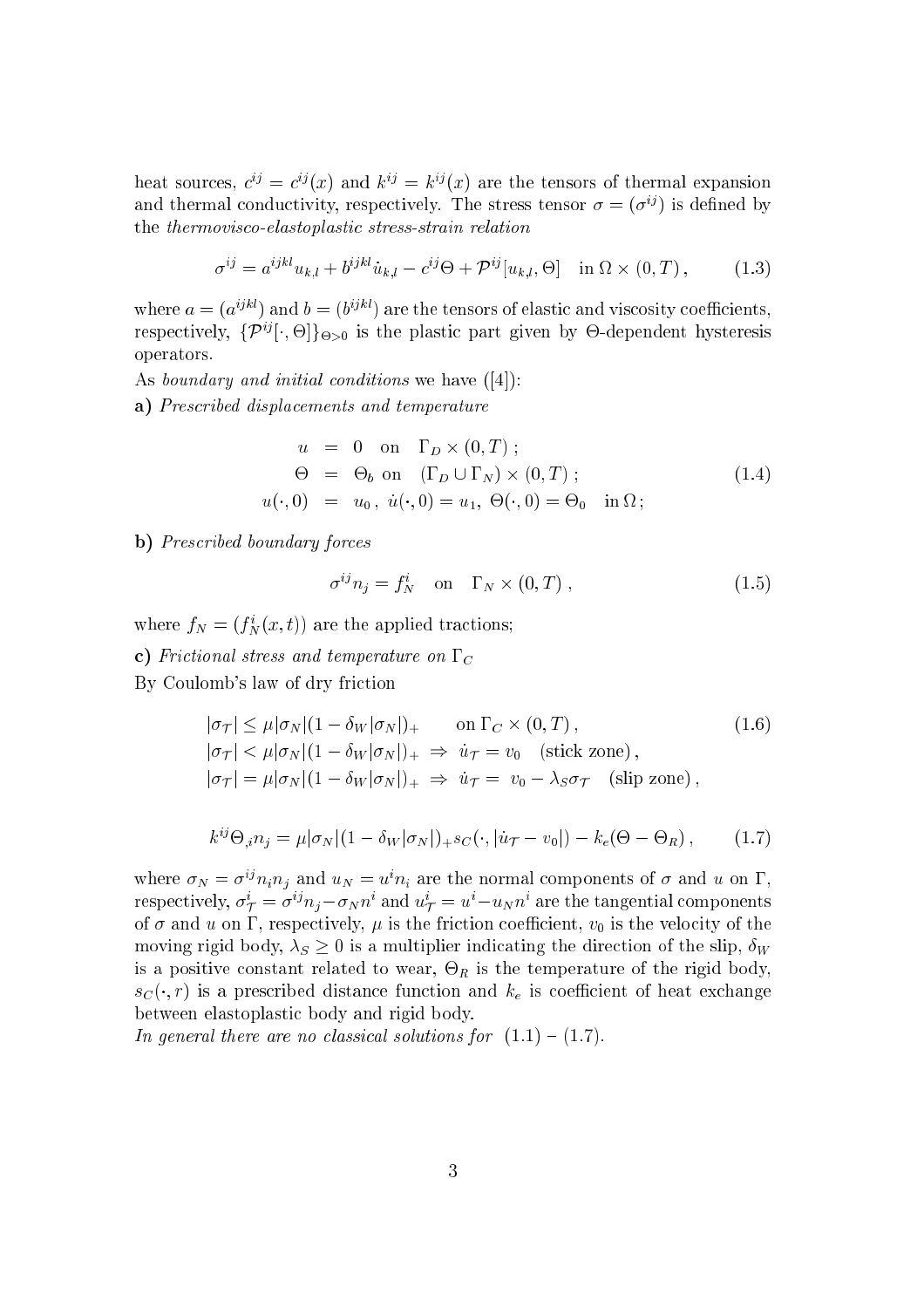#### $\overline{2}$ Coupled variational systems

### 2.1 Scales of Hilbert spaces

A collection of real Hilbert spaces  $\{H_{\alpha}\}_{{\alpha \in \mathbb{R}}}$  with norm  $\|\cdot\|_{\alpha}$  and scalar product  $(\cdot, \cdot)_{\alpha}$  is called *scale* of Hilbert spaces if the following is true:

(i) For any  $\alpha > \beta$  the space  $H_\alpha$  is continuously embedded into  $H_\beta$ , i.e.  $H_\alpha \subset H_\beta$ and there exists a  $c_1 > 0$  such that  $||h||_{\beta} \le c_1 ||h||_{\alpha}$ ,  $\forall h \in H_{\alpha}$ , and  $H_{\alpha}$  is dense in  $H_{\beta}$  ;

(ii) For any  $\alpha > 0$  and  $h \in H_\alpha$  the linear functional  $(\cdot, h)_0$  on  $H_0$  can be continuously extended to a linear continuous functional  $(\cdot, h)_{-\alpha,\alpha}$  on  $H_{-\alpha}$  satisfying  $|(h, h)_{-\alpha,\alpha}| \leq ||h||_{-\alpha} ||h||_{\alpha}, \forall h \in H_{-\alpha}, \forall h \in H_{\alpha}.$  Any linear continuous functional l on  $H_{\alpha}$  has the form  $l(h) = (h,h)_{-\alpha,\alpha}$  with some  $h \in H_{-\alpha}$ , i.e.,  $H_{-\alpha}$  is isomorphic to the space of linear continuous functionals on  $H_{\alpha}$ .

From (i) it follows that for any  $\alpha \in (\beta, \gamma)$  the space  $H_{\alpha}$  is rigged by  $H_{\beta}$  and  $H_{\gamma}$ , i.e.,  $H_{\gamma} \subset H_{\alpha} \subset H_{\beta}$  with dense and continuous embeddings.

 $\sup_{\mathcal{A}}$  by  $\mathcal{A}$  and  $\mathcal{A}$  are definery and continuously embedded Hilbert spaces and  $a$  ,  $H_1 \wedge H_1 \rightarrow \mathbb{R}$  is a continuous binnear form, i.e., there exists a  $c_2 > 0$  such that  $a(h, h) \leq c_2 \|h\|_1 \|h'\|_1$ ,  $\forall h, h \in H_1$ . Then there exists a scale of Hilbert spaces  $\lim_{\alpha\to\alpha}$  ( $\alpha\in\mathbb{R}$  with  $H_1 = H_1, H_0 = H_0$  and a finear bounded operator  $A$  :  $H_1 \to H_{-1}$ su
h that

$$
(Ah, h')_{-1,1} = a(h, h'), \ \forall h, h' \in H_1.
$$

**Example 2.1** Suppose  $\Omega \subset \mathbb{R}^m$  is a domain and N is an arbitrary natural number.  $\{H_\alpha^{(N)}\}_{\alpha\in\mathbb{R}}$  is the *scale* of *fractional Sobolev spaces* such that  $H_l^{(N)}=1$  $W^{l,2}(\Omega)$ ,

 $u = 0, 1, \ldots, N$ , with norms  $||u||_{H_{\alpha}^{(N)}}$  given by

$$
\int_{\Omega} (|u|^2 + \sum_{|\beta|=1}^{\alpha} |D^{\beta}u|^2) dx =: ||u||_{W^{\alpha,2}}^2, \quad \text{if} \quad \alpha \ge 0 \text{ integer},
$$
\n
$$
||u||_{W^{k,2}}^2 + \sum_{|\beta|=k} \int_{\Omega} \int_{\Omega} \frac{|D^{\beta}u(x) - D^{\beta}u(y)|^2}{|x - y|^{k + 2\lambda}} dx dy, \text{ if } \alpha = k + \lambda > 0, k \ge 0 \text{ integer}, \lambda \in (0, 1),
$$
\n
$$
\sup_{||v||_{H_{-\alpha}}(N)} |\int_{\Omega} u(x)v(x) dx|, \text{if} \quad \alpha < 0.
$$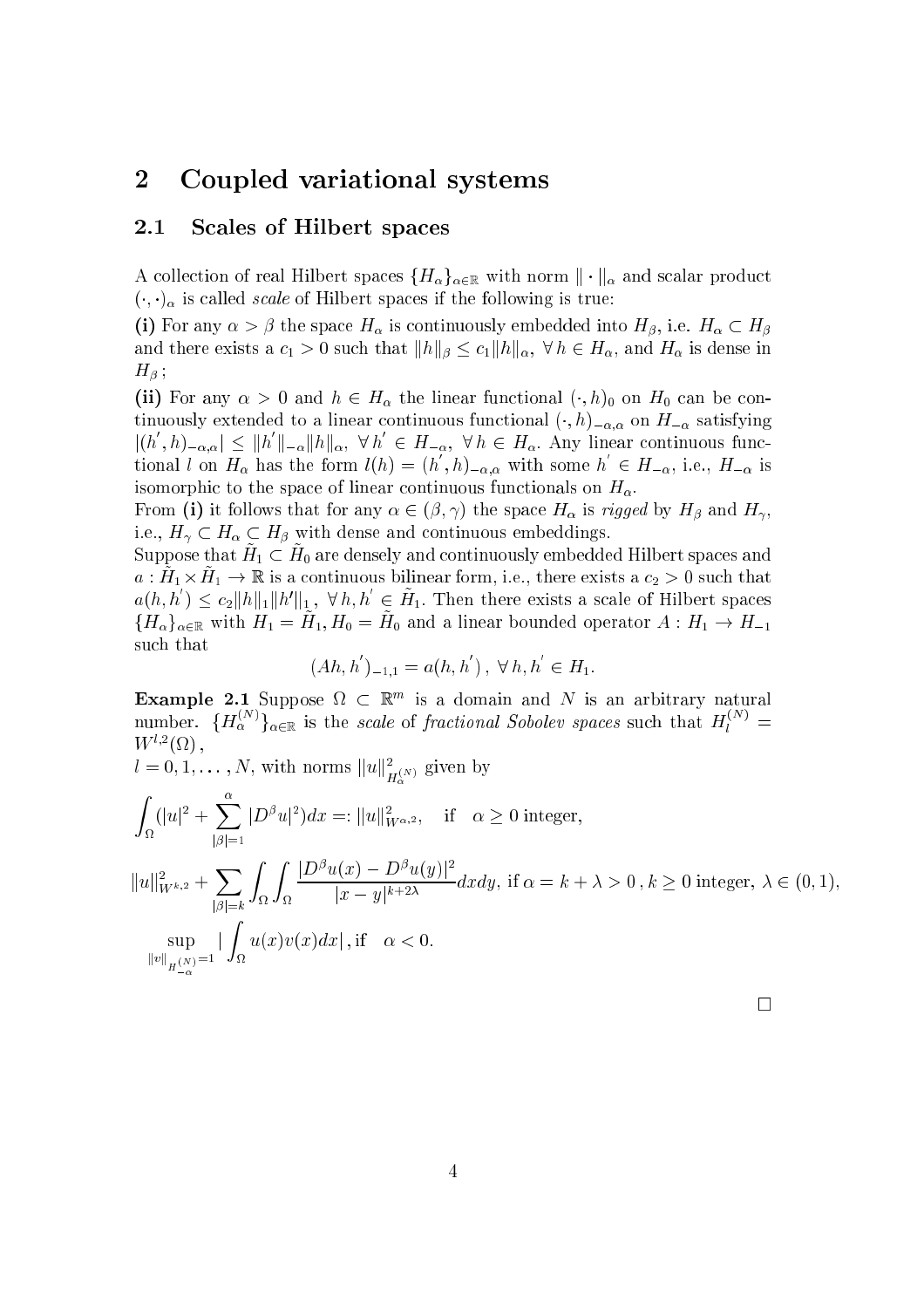#### A simplified contact problem 2.2

Suppose  $\Omega \subset \mathbb{R}^m$  is a bounded domain,  $\partial \Omega$  is smooth,  $u = u(x, t)$  and  $\Theta = \Theta(x, t)$ are the displacement and the temperature in the elastic body satisfying the system

$$
u_{tt} + 2\varepsilon u_t - \Delta u + \alpha u = \xi(t), \quad \xi(t) \in \varphi(\Theta(t)), \tag{2.1}
$$

$$
\Theta_t - \beta \Delta \Theta + u - \gamma \zeta(t) = 0, \quad \zeta(t) = g(\Theta(t)), \tag{2.2}
$$

with  $\alpha, \beta, \varepsilon, \gamma$  constants, and the boundary and initial conditions

$$
u = 0, \ \Theta = 0 \quad \text{on } \partial \Omega \times (0, T) \tag{2.3}
$$

$$
u(\cdot,0)=u_0(\cdot)\,,\; \dot u(\cdot,0)=u_1(\cdot)\,, \Theta(\cdot,0)=\Theta_0\quad \text{in}\; \Omega.
$$

 $(2.4)$ 

Assume that  $\varphi : \mathbb{R} \to 2^{\mathbb{R}}$  and  $g : \mathbb{R} \to \mathbb{R}$  are nonlinear maps satisfying

$$
vg(v) - \xi^2 \ge 0, \ \forall v \in \mathbb{R}, \ \forall \xi \in \varphi(v) \tag{2.5}
$$

and  $g = \phi'$ , i.e. g has a Fréchet differentiable potential. Suppose  $A_0$  is the self-adjoint positive-definite operator generated by  $(-\Delta)$  with zero boundary conditions and having the domain  $\mathcal{D}(A_0) = W^{2,2}(\Omega) \cap W^{1,2}(\Omega)$ . Introduce the spaces  $V_0 = L^2(\Omega), V_1 = \mathcal{D}(A_0^{1/2})$  and  $V_2 = \mathcal{D}(A_0)$  with

$$
(u, v)_s = (A_0^{s/2}u, A_0^{s/2}v), \ \forall u, v \in \mathcal{V}_s, s = 0, 1, 2,
$$
\n(2.6)

as scalar product and  $Y_s = \mathcal{V}_{s+1} \times \mathcal{V}_s$ ,  $Z_s = \mathcal{V}_{s+1}$ ,  $s = 0, 1$ , with the scalar product in  $Y_s$  given by

$$
((u, v), (\bar{u}, \bar{v}))_s = (u, \bar{u})_{s+1} + (v, \bar{v})_s, \quad \forall (u, v), (\bar{u}, \bar{v}) \in Y_s. \tag{2.7}
$$

#### Observations for elastoplastic bifurcations 3

The weak form of  $(2.1)$ ,  $(2.2)$  is a parameter-dependent hybrid system consisting of a variational inequality and a variational equality of the type

$$
(\dot{y} - A(q)y - B(q)\xi, \eta - y)_{Y_{-1}, Y_1} + \Psi(\eta, q) - \Psi(y, q) \ge 0, \qquad (3.1)
$$

$$
w(t) = C(q)y, \qquad \xi(t) \in \varphi(t, w(t), v(t), q),
$$
  
\n
$$
\forall \eta \in L^{2}(0, T; Y_{1}), \text{ a.a. on } (0, T),
$$
\n(3.2)

$$
(\dot{z} - A_1(q)z - B_1(q)\zeta, \vartheta)_{Z_{-1},Z_1} = 0, \qquad (3.3)
$$

$$
v(t) = C_1(q)z, \qquad \zeta(t) \in g(t, w(t), v(t), q), \n\forall \theta \in L^2(0, T; Z_1), \text{ a.a. on } (0, T).
$$
\n(3.4)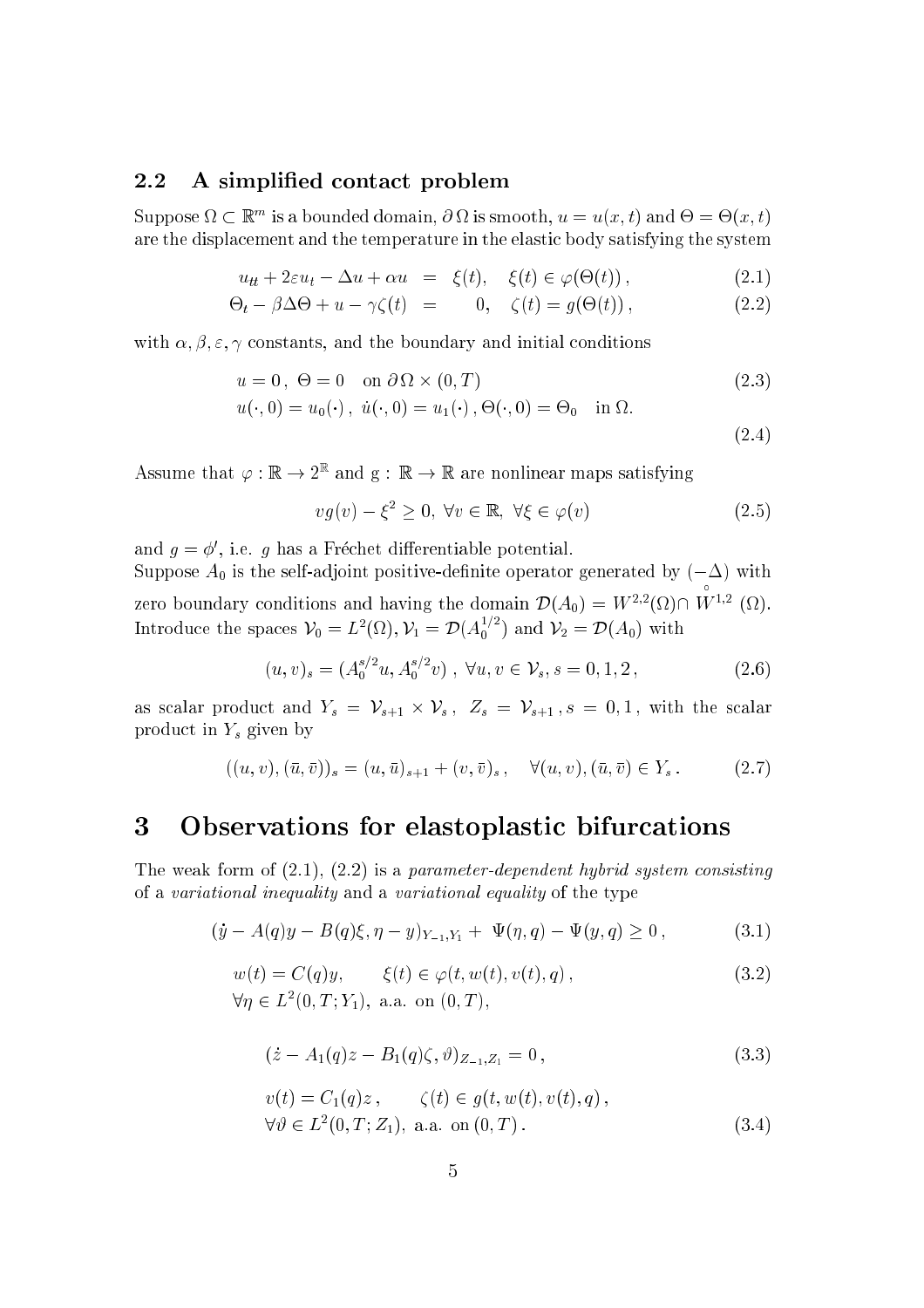Here  $q \in Q$  is a parameter,  $(Q, d)$  is a metric space. For any  $q \in Q$  we assume that  $A(q) \in \mathcal{L}(Y_1, Y_{-1}), B(q) \in \mathcal{L}(\Xi, Y_{-1}), C(q) \in \mathcal{L}(Y_{-1}, W), A_1(q) \in$  $\mathcal{L}(Z_1, Z_{-1}), B_1(q) \in \mathcal{L}(Z, Z_{-1}), C_1(q) \in \mathcal{L}(Z_{-1}, \Upsilon)$  are linear maps. Assume also that

$$
\Psi(\cdot, q): Y_1 \to \mathbb{R}_+, \quad \varphi(\cdot, \cdot, \cdot, q): \mathbb{R}_+ \times W \times \Upsilon \to 2^{\Xi},
$$
  

$$
g(\cdot, \cdot, \cdot, q): \mathbb{R}_+ \times W \times \Upsilon \to \mathcal{Z},
$$

are nonlinear set-valued and point maps, respectively,  $Y_1, Y_{-1}, Z_1, Z_{-1}, \Xi, W, Z, \Upsilon$ are real fillbert spaces. A pair  $\{y(\cdot), z(\cdot)\} \in L^2(0, I; I_1) \times L^2(0, I; Z_1)$  is said to be a solution of  $(3.1) = (3.4)$  on  $(0, 1)$  if  $\{y(\cdot), z(\cdot)\}\in L^2(0, 1; Y_{-1})\times L^2$  $(9, 7, -1, -1)$ and there exists a pair  $\{\xi(\cdot), \xi(\cdot)\}\in L^2(0, T; \Xi) \times L^2(0, T; \Xi)$  such that  $\{\Psi(\cdot), \Sigma(\cdot), \xi(\cdot), \xi(\cdot)\}$ <br>satisfies (3.1) – (3.4) for a.a.  $t \in (0, T)$  and  $\int_{\tau}^{T} \Psi(u(t), a) dt < +\infty$ . We assume  $0 - (\partial \zeta)/(\partial \zeta)$ that for any  $T > 0$  such solutions exist.

**Definition 3.1** Suppose that  $\{S_\alpha\}, \{S_\alpha\}, \{R_\alpha\}$  and  $\{R_\alpha\}$  are scales of real Hilbert spaces (observation and output spaces, respectively) and  $D_{\alpha} \in \mathcal{L}(Y_1, S_{\alpha}), E_{\alpha} \in$  $\mathcal{L}(\square, \cup_{\alpha}), \mathcal{D}_{\alpha} \subset \mathcal{L}(\square_1, \cup_{\alpha}), \mathcal{D}_{\alpha} \subset \mathcal{L}(\mathcal{L'}, \Pi_{\alpha}), \mathcal{M}_{\alpha} \subset \mathcal{L}(\bot_1, \Pi_{\alpha}), \mathcal{N}_{\alpha} \subset \mathcal{L}(\square, \Pi_{\alpha}), \mathcal{M}_{\alpha} \subset \mathcal{L}(\square)$  $\mathcal{L}(2_1, R_0)$  and  $N_\alpha \in \mathcal{L}(\mathcal{Z}, R_\alpha)$  are scales of linear operators (boservation and output operators, respe
tively).

If  $\{y(\cdot), z(\cdot), \xi(\cdot), \zeta(\cdot)\}\;$  is a response of  $(3.1)$  –  $(3.4)$  and  $\alpha, \tilde{\alpha}, \beta, \tilde{\beta} \in \mathbb{R}$  are arbitrary scale parameters, the function

$$
s(\cdot, \alpha, \tilde{\alpha}) = (D_{\alpha} y(\cdot) + E_{\alpha} \xi(\cdot), \tilde{D}_{\tilde{\alpha}} z(\cdot) + \tilde{E}_{\tilde{\alpha}} \zeta(\cdot))
$$
(3.5)

is called observation (measurement or time series) and the function

$$
r(\cdot,\beta,\tilde{\beta}) = (M_{\beta}y(\cdot) + N_{\beta}\xi(\cdot),\tilde{M}_{\tilde{\beta}}z(\cdot) + \tilde{N}_{\tilde{\beta}}\zeta(\cdot)),
$$
\n(3.6)

is called (unobservable) output of  $(3.1) - (3.4)$ . For two responses

$$
\{y_i(\cdot), z_i(\cdot), \xi_i(\cdot), \zeta_i(\cdot)\}, \quad i = 1, 2 , \qquad (3.7)
$$

of  $(3.1)$  –  $(3.4)$  and arbitrary scale parameters  $\alpha, \tilde{\alpha}, \beta, \tilde{\beta} \in \mathbb{R}$  we define the deviations

$$
\Delta y(\cdot) = y_1(\cdot) - y_2(\cdot), \quad \Delta z(\cdot) = z_1(\cdot) - z_2(\cdot), \n\Delta \xi(\cdot) = \xi_1(\cdot) - \xi_2(\cdot), \quad \Delta \zeta(\cdot) = \zeta_1(\cdot) - \zeta_2(\cdot),
$$
\n(3.8)

$$
\Delta s(\cdot, \alpha)^2 = ||D_{\alpha} \Delta y(\cdot) + E_{\alpha} \Delta \xi(\cdot)||_{S_{\alpha}}^2,
$$
  

$$
\Delta \tilde{s}(\cdot, \tilde{\alpha})^2 = ||\tilde{D}_{\tilde{\alpha}} \Delta z(\cdot) + \tilde{E}_{\tilde{\alpha}} \Delta \zeta(\cdot)||_{\tilde{S}_{\tilde{\alpha}}}^2,
$$
(3.9)

$$
\Delta r(\cdot, \beta)^2 = ||M_{\beta} \Delta y(\cdot) + N_{\beta} \Delta \xi(\cdot)||_{R_{\beta}}^2,
$$
  

$$
\Delta \tilde{r}(\cdot, \tilde{\beta})^2 = ||\tilde{M}_{\tilde{\beta}} \Delta z(\cdot) + \tilde{N}_{\tilde{\beta}} \Delta \zeta(\cdot)||_{\tilde{R}_{\tilde{\beta}}}^2.
$$
 (3.10)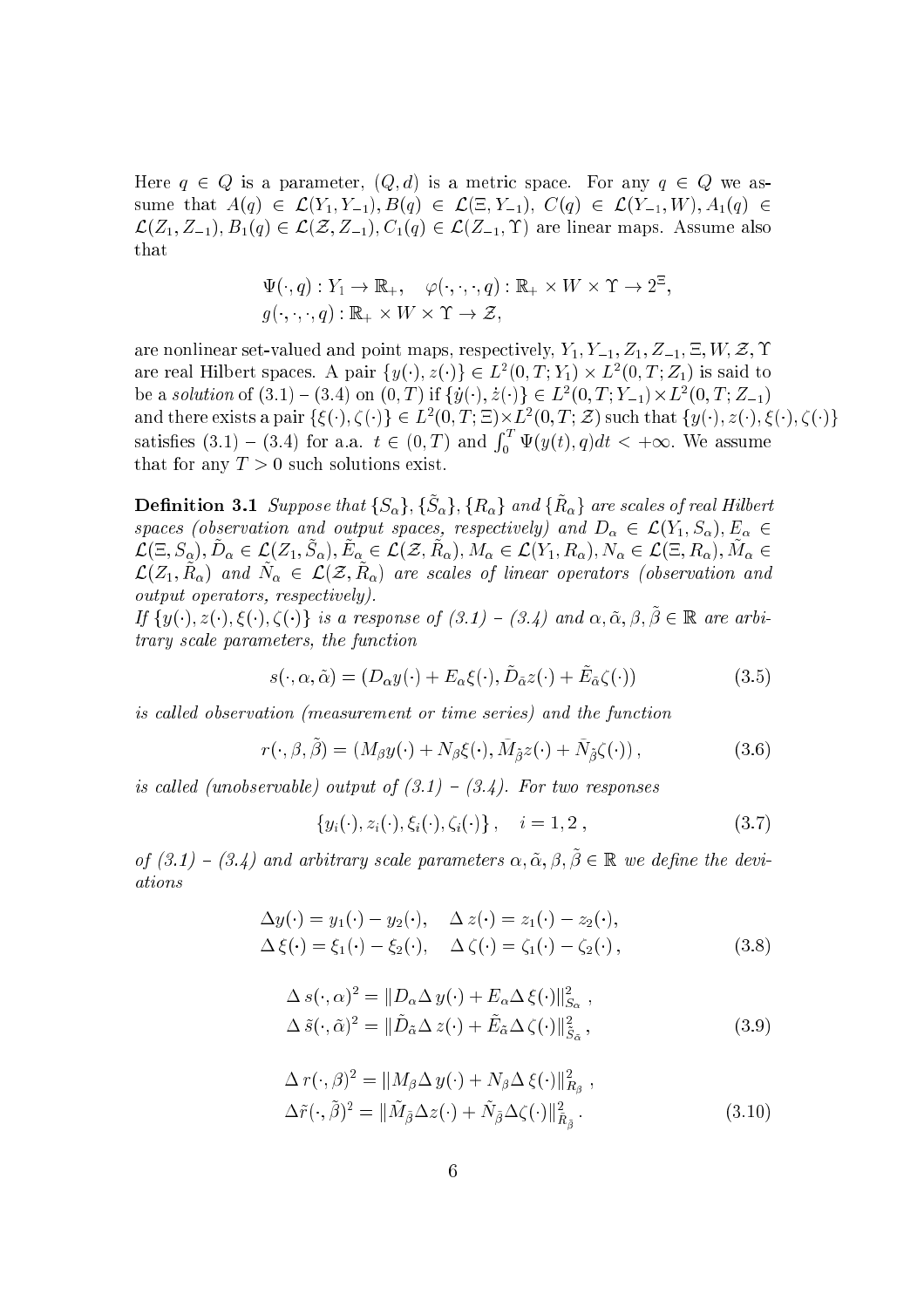**Definition 3.2** Suppose that  $a > 0, b > 0 (a < b)$  and  $t<sub>1</sub> > 0$  are numbers. The observation (3.5) is determining for the bifurcation "loss of  $(a, b, t_1)$ -stability" of  $\mu$ e output (3.6) at  $q = q$  -  $\eta$  there exist continuous near  $q$  -real-valued functions  $\alpha$ ( $\cdot$ ),  $\alpha$ ( $\cdot$ ),  $\beta$ ( $\cdot$ ) and  $\beta$ ( $\cdot$ ) with the following properties.

a) For  $q = q_1$  the observation (3.5) with  $\alpha = \alpha(q_1), \tilde{\alpha} = \tilde{\alpha}(q_1)$  is determining for the  $(a, b, t_1)$ -stability of the building (5.6) with  $\rho = \rho(q_1)$ ,  $\rho = \rho(q_1)$ , i.e., there exists an  $\varepsilon_1 = \varepsilon_1(q_1) > 0$  such that for arbitrary two responses (3.7) and their deviations  $(3.8) - (3.10)$  which satisfy

$$
\Delta r(0, \beta(q_1))^2 + \Delta \tilde{r}(0, \tilde{\beta}(q_1))^2 < a \tag{3.11}
$$

the observation property

$$
\int_0^{t_1} \left[ \Delta s(t, \alpha(q_1))^2 + \Delta \tilde{s}(t, \tilde{\alpha}(q_1))^2 \right] dt < \varepsilon_1 \tag{3.12}
$$

implies the output property

$$
\Delta r(t, \beta(q_1))^2 + \Delta \tilde{r}(t, \tilde{\beta}(q_1))^2 < b, \ \forall t \in (0, t_1).
$$

b) For  $q = q_2$  the observation (3.5) with  $\alpha = \alpha(q_2), \tilde{\alpha} = \tilde{\alpha}(q_2)$  is determining for  $\{a, b, c, d\}$  -instability by the balpat  $\{b, b\}$  with  $\beta = \beta(q_2), \beta = \beta(q_2), \; i.e.,$  there exists an  $\varepsilon_2 = \varepsilon_2(q_2) > 0$  such that for arbitrary two responses (3.7) and their deviations  $(3.8) - (3.10)$  which satisfy  $(3.11)$  the observation property

$$
\int_0^{t^*} [\Delta s(t, \alpha(q_2))^2 + \Delta \tilde{s}(t, \tilde{\alpha}(q_2))^2] dt \geq \varepsilon_2
$$

for a time  $t \in (0, t_1)$  implies the output property

$$
\Delta\,r(t^*,\beta(q_2))^2+\Delta\,\tilde r(t^*,\tilde\beta(q_2))^2\ge b\,.
$$

**Remark 3.1** The "loss of  $(a, b, t_1)$ -stability"-bifurcation for visco-elastoplastic systems  $(3.1) - (3.4)$  means the loss of stability on a finite time interval and is connected with the creation of almost-periodic solutions  $(3)$ . Frequencydomain conditions for observations of this type of bifurcation are derived in  $[1]$ . Oberservations that are determining for upper fractal dimension estimates of negatively invariant sets of variational inequalities are considered in [2].  $\Box$ 

**Definition 3.3** Suppose that  $q \in Q$  is arbitrary and  $\alpha, \tilde{\alpha}, \beta, \tilde{\beta} \in \mathbb{R}, a > 0$  are arbitrary numbers. The observation  $(3.5)$  is determining for the a-convergence of the output (3.6) if for any two responses (3.7) of (3.1)  $-$  (3.4) and their deviations  $(3.8) - (3.10)$  from

$$
\int_{t}^{t+1} \left[ \Delta s(\tau, \alpha)^2 + \Delta \tilde{s}(\tau, \tilde{\alpha})^2 \right] d\tau \to 0 \tag{3.13}
$$

for t ! +1 it fol lows that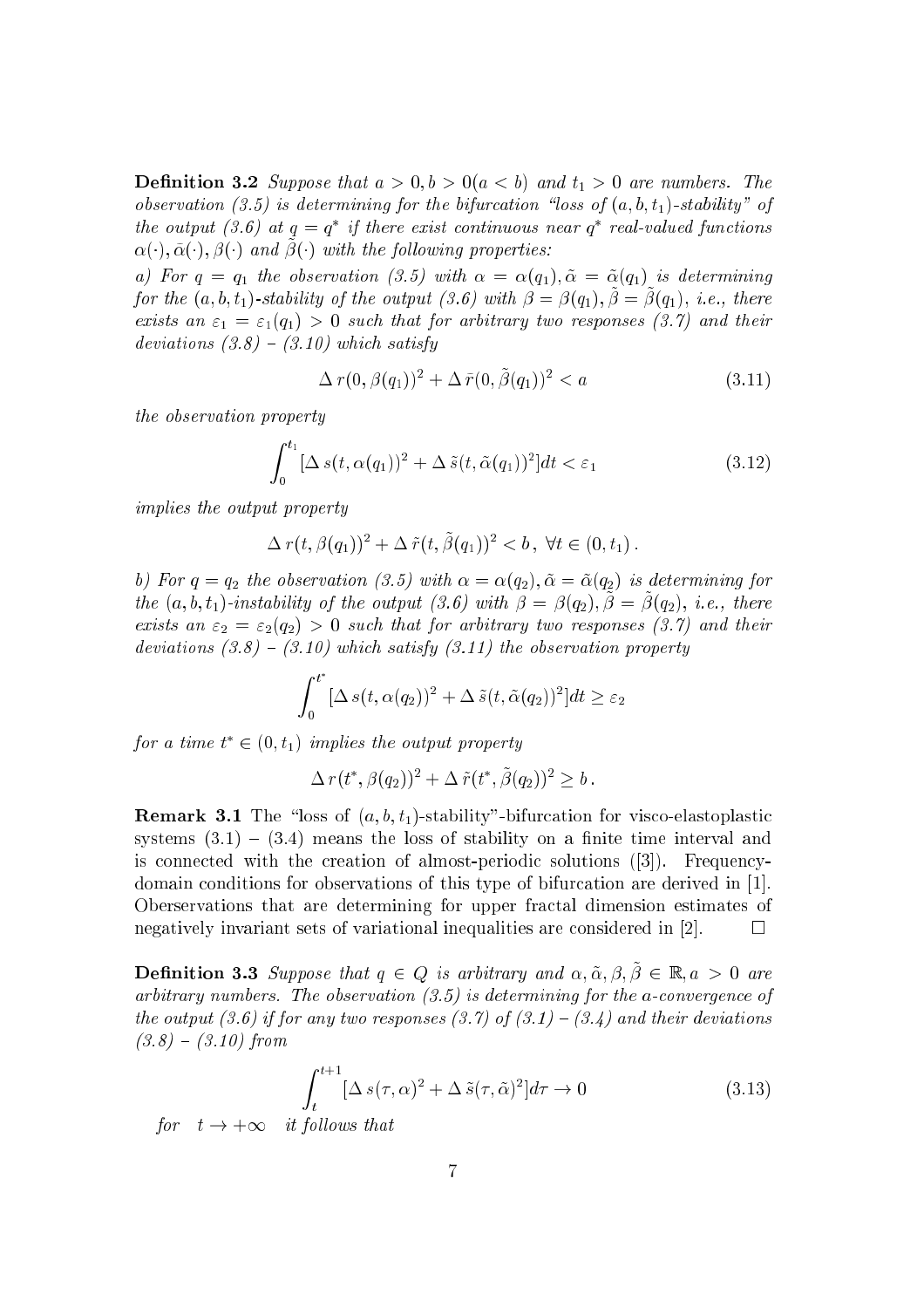$$
\limsup_{t \to +\infty} \left[ \Delta \, r(t,\beta)^2 + \Delta \tilde{r}(t,\tilde{\beta})^2 \right] \le a \,. \tag{3.14}
$$

**Remark 3.2** The property  $(3.13)$ ,  $(3.14)$  means that observations over *sequences* of short time-intervals in one point of the elastoplastic body may be sufficient in order to get information about the asymptotic behaviour of the full solution.  $\Box$ 

### Frequency-domain conditions for determining  $\overline{\mathbf{4}}$ observations

#### 4.1 Description of the uncertainty nonlinear part

Consider the system  $(3.1) - (3.4)$  with arbitrary but fixed  $q \in Q$ . Suppose that  $F(\cdot, \cdot, q)$  and  $G(\cdot, \cdot, q)$  are quadratic forms on  $Y_1 \times \Xi$ . The class  $\mathfrak{N}(F, G)$  of non*linearities* for (3.1) consists of all set-valued maps

$$
\varphi(\cdot,\cdot,\cdot,q): \mathbb{R}_+ \times W \times \Upsilon \to 2^{\Xi} \tag{4.1}
$$

satisfying the following property: For any sufficiently large  $t_0, T, 0 < t_0 < T$ , and any pairs of functions  $y_1(\cdot), y_2(\cdot) \in L^2(0,T;Y_1), z_1(\cdot), z_2(\cdot) \in L^2(0,T;Z_1)$  and  $\xi_1(\cdot), \xi_2(\cdot) \in L^2(0,T;\Xi)$  with

$$
\xi_i(t) \in \varphi(t, C(q)y_i(t), C_1(q)z_i(t), q), \quad i = 1, 2, \quad \text{a.a. } t \in [0, T], \tag{4.2}
$$

and 
$$
||C_1(q)z_i(t)||_T \le \Delta
$$
,  $i = 1, 2$ , a.a.  $t \in [t_0, T]$ ,  $(4.3)$ 

where  $\Delta > 0$  is a small number depending on the second subsystem (3.3), (3.4), it follows that

$$
F(y_1(t) - y_2(t), \xi_1(t) - \xi_2(t), q) \ge 0 \quad \text{a.a. } t \in [t_0, T], \tag{4.4}
$$

and there exist a continuous function  $\Phi: W \to \mathbb{R}$  (generalized potential) and numbers  $\lambda = \lambda(q) > 0$  and  $\gamma = \gamma(q) > 0$  such that

$$
\int_{s}^{t} G(y_{1}(\tau) - y_{2}(\tau), \xi_{1}(\tau) - \xi_{2}(\tau), q) d\tau
$$
\n
$$
\geq \frac{1}{2} [\Phi(C(q)y_{1}(t) - C(q)y_{2}(t)) - \Phi(C(q)y_{1}(s) - C(q)y_{2}(s))]
$$
\n
$$
+ \lambda \int_{s}^{t} \Phi(C(q)y_{1}(\tau) - C(q)y_{2}(\tau)) d\tau \quad \text{for all} \quad s, t \in [t_{0}, T], s \leq t
$$

and

$$
\Phi(C(q)y_1(t) - C(q)y_2(t)) \ge \gamma ||C(q)y_1(t) - C(q)y_2(t)||_W^2, \quad \text{a.a.} \quad t \in [t_0, T]. \tag{4.5}
$$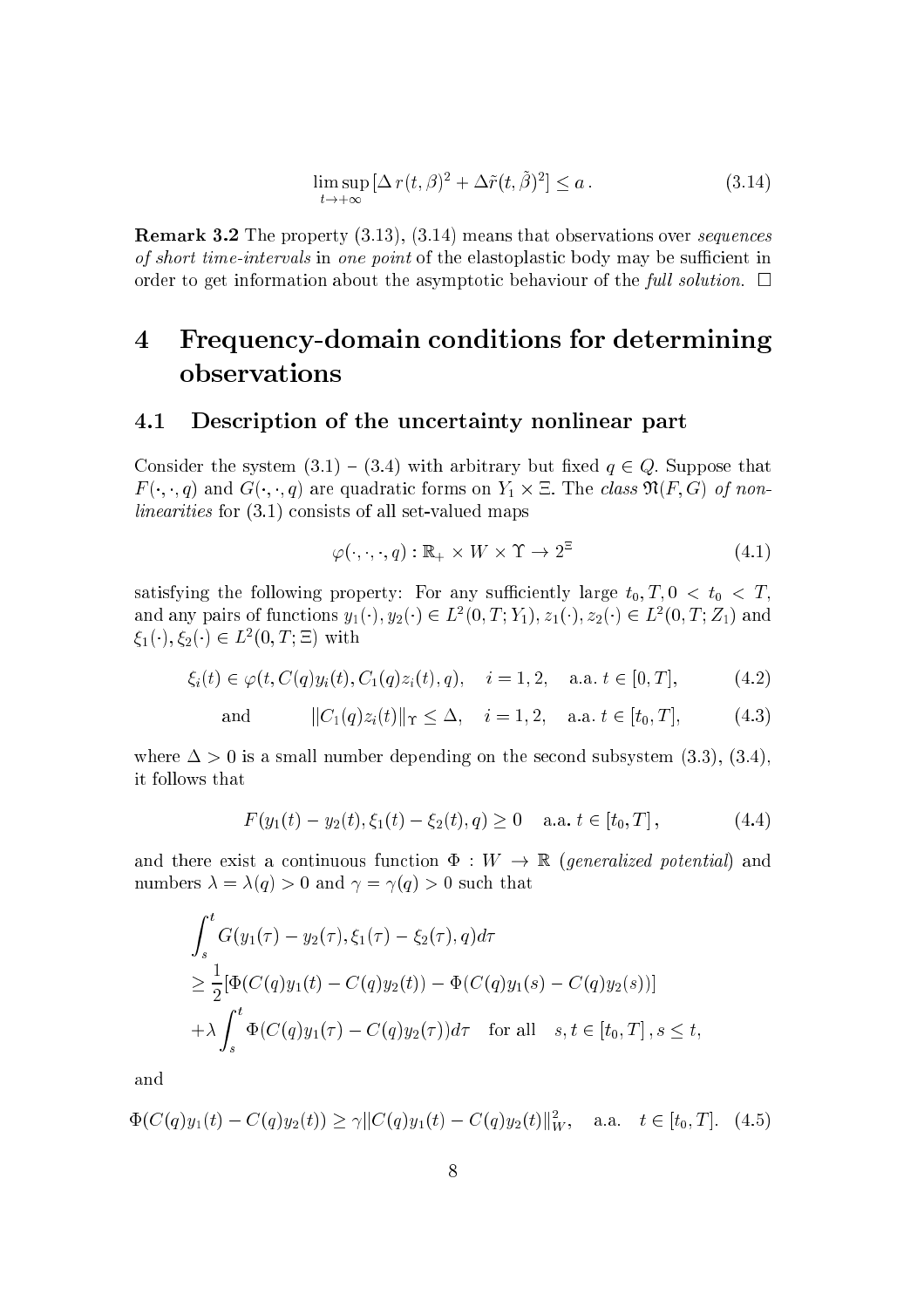#### $4.2$ Assumptions for the existence of determining observers

If  $T > 0$  is an arbitrary number we define the norm for Bochner measurable functions in  $L^2(0,T;Y_j)$  ,  $j=1,0,-1$ , through  $||y(\cdot)||_{2,j}=(\int_0^T ||y(t)||_j^2 dt)^{1/2}$ . Let  $\mathscr{L}$  be the space of functions  $y(\cdot) \in L^2(0,T;Y_1)$  for which  $y(\cdot) \in L^2(0,T;Y_{-1})$ equipped with the norm

$$
||y(\cdot)||_{\mathfrak{W}_T} = (||y(\cdot)||_{2,1}^2 + ||\dot{y}(\cdot)||_{2,-1}^2)^{1/2}
$$
\n(4.6)

(A1) There exists a number  $\lambda = \lambda(q) > 0$  such that for any  $T > 0$  and any element  $f \in L^2(0,1\,;1\,;1\,;1)$  the problem

$$
\dot{y} = (A(q) + \lambda I)y + f(t), y(0) = y_0,
$$
\n(4.7)

is well-posed, i.e., for arbitrary  $y_0 \in Y_0, f(\cdot) \in L^2(0, I; Y_{-1})$  there exists a unique solution  $y(\cdot) \in \mathfrak{W}_T$  satisfying (4.8) in a variational sense and depending continuously on the initial data, i.e.,  $\|y(\cdot)\|_{\mathfrak{M}_T} \leq c_1 \|y_0\|_0^2 + c_2 \|J(\cdot)\|_{2,-1}^2,$  where  $c_1 > 0$  and  $c_2 > 0$  are some constants. Furthermore, any solution of  $\dot{y} = (A(q) + \lambda I) y, y(0) =$  $y_0$ , is exponentially decreasing for  $t \to +\infty$ , i.e., there exist constants  $c_3 > 0$  and  $\varepsilon > 0$  such that  $||y(t)||_0 \leq c_3 e^{-\varepsilon t} ||y_0||_0, t > 0.$ 

(A2) There exists a number  $\lambda = \lambda(q) > 0$  such that the operator  $A(q) + \lambda I \in$  $\mathcal{L}(Y_1, Y_{-1})$  is regular, i.e., for any  $I > 0, y_0 \in Y_1, z_T \in Y_1$  and  $J \in L^2(0, I; Y_0)$ the solutions of the *direct problem*  $\dot{y} = (A(q) + \lambda I)y + f(t), y(0) = y_0$ , and of the associated *dual problem*  $z = -(A(q) + \lambda I)$   $z + f(t), z(T) = z_T$ , are strongly continuous in t in the norm of  $Y_1$ .

(A3) There exist numbers  $\lambda = \lambda(q) > 0, \delta = \delta(q) > 0$  and  $\alpha = \alpha(q)$  such that the following two properties hold:

a) 
$$
F^{c}(y,\xi,q) + G^{c}(y,\xi,q) - \delta ||D_{\alpha}^{c}y + E_{\alpha}^{c}\xi||_{S_{\alpha}^{c}}^{2} \leq 0,
$$
  
\n
$$
\forall (y,\xi) \in Y_{1}^{c} \times \Xi^{c} \exists \omega \in \mathbb{R} : i\omega y = (A^{c}(q) + \lambda I^{c})y + B^{c}(q)\xi ;
$$
\n(4.8)

b) The functional  
\n
$$
J(y(\cdot), \xi(\cdot)) = \int_0^\infty [F^c(y(\tau), \xi(\tau), q) + G^c(y(\tau), \xi(\tau), q) - \delta ||D^c_{\alpha} y(\tau) + E^c_{\alpha} \xi(\tau)||^2_{S^c_{\alpha}} d\tau
$$

is bounded from above on the set

$$
\mathfrak{M}_{y_0} = \{y(\cdot), \xi(\cdot) : y = (A^c(q) + \lambda I^c)y + B^c(q)\xi,
$$
  

$$
y(0) = y_0, y(\cdot) \in \mathfrak{W}_{\infty}^c, \xi(\cdot) \in L^2(0, \infty; \mathbb{E}^c\} \text{ for any } y_0 \in Y_0^c.
$$

Here  $F^c, G^c, D^c_\alpha, E^c_\alpha, A^c, I^c, B^c, S^c_\alpha, \mathfrak{W}^c_\infty, \Xi^c$  denote the usual complexification of quadrati forms, linear operators and Hilbert spa
es, respe
tively.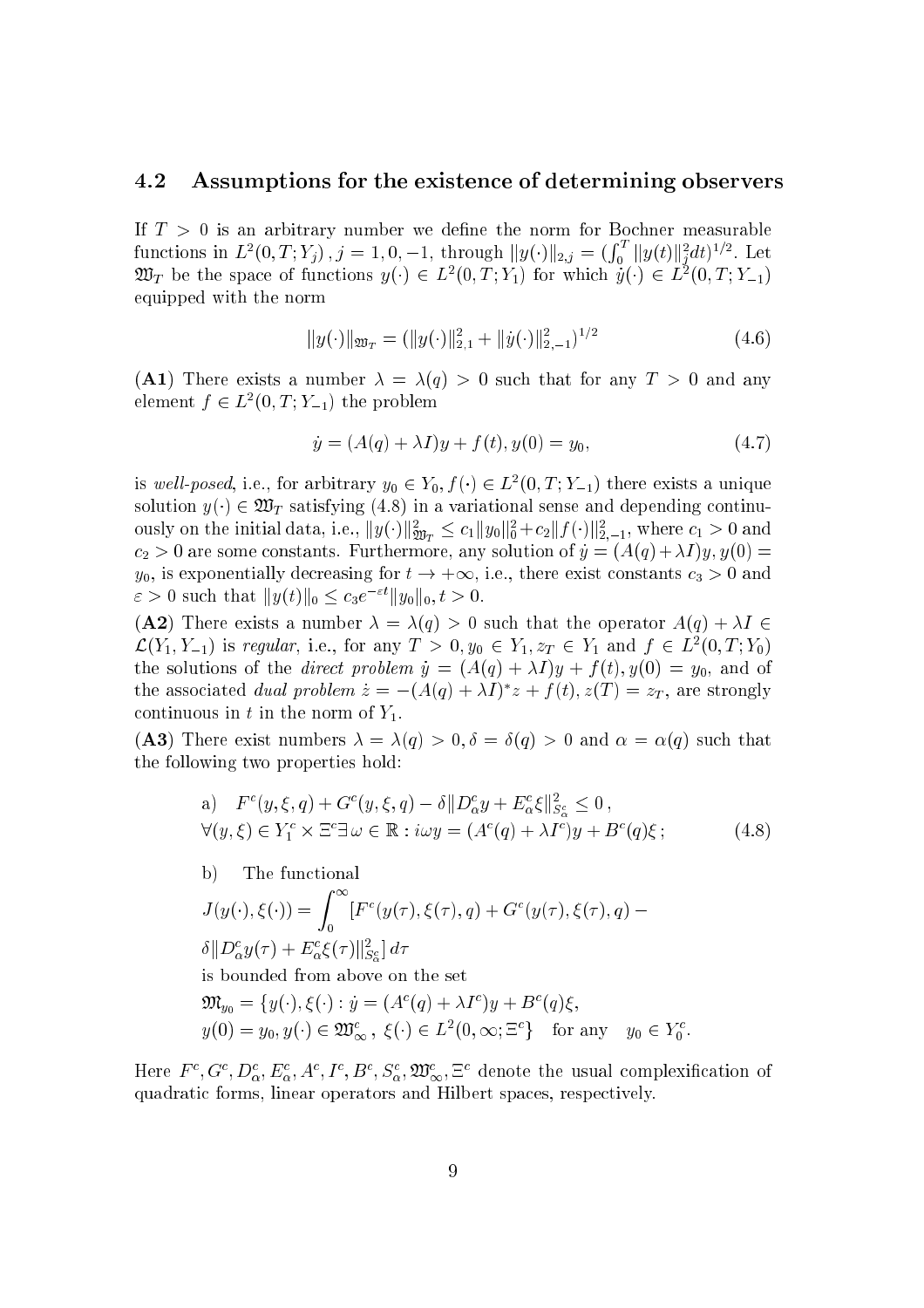**Theorem 4.1** Suppose that there exist numbers  $\lambda = \lambda(q) > 0, \delta = \delta(q) > 0$  and  $\alpha = \alpha(q)$  such that the assumptions  $(A1) - (A3)$  are satisfied. Suppose also that for any solutions of  $(3.1) - (3.4)$  there are a time  $t_0 > 0$  and a number  $\Delta > 0$ such that (4.3) is fulfilled for any  $T > t_0$ . Then the observation

$$
s(\cdot) = (D_{\alpha}y(\cdot) + E_{\alpha}\xi(\cdot), 0) \tag{4.9}
$$

is determining for the output a-convergence in  $(3.1)$ ,  $(3.4)$  with respect to the output

$$
r(\cdot) = w(\cdot) = C(q)y(\cdot), \qquad (4.10)
$$

where  $a > 0$  is a certain number depending on  $\Psi(\cdot, q)$  in (3.1).

### 4.3 Completeness defe
t of the observation operators

The frequency-domain condition (A3) depends on embedding properties of the Sobolev spaces under consideration. Assume, for example, that  $G \equiv 0, E_{\alpha} = 0$ and  $F(y,\xi,q) = q_1||y||_0^2 - q_2||y||_1^2, (y,\xi) \in Y_0 \times \Xi$ , where  $q_1$  and  $q_2$  are certain real constants and  $q = (q_1, q_2, \tilde{q}) \in Q$ . In order to verify (4.4) we introduce the frequency-domain characteristic  $\chi(i\omega, q) = (i\omega I^c - A_\lambda^c(q))^{-1}B^c(q)$  for  $\omega \in \mathbb{R}$  s.t.  $i\omega \in \rho(A_{\lambda}^{c}(q))$ , where  $A_{\lambda}^{c}(q) = A^{c}(q) + \lambda I^{c}$ . The frequency-domain condition (4.4) is satised if

$$
q_1 \| \chi(i\omega, q)\xi \|_{Y_0^c}^2 - q_2 \| \chi(i\omega, q)\xi \|_{Y_1^c}^2 - \delta \| D_{\alpha}^c \chi(i\omega, q)\xi \|_{S_{\alpha}^c}^2 \le 0,
$$
  
\n
$$
\forall \xi \in \Xi^c, \forall \omega \in \mathbb{R} : i\omega \in \rho(A_{\lambda}^c(q)).
$$
\n(4.11)

Suppose that from the embedding  $Y_1^c \subset Y_0^c \subset Y_{-1}^c$  and the properties of  $D_\alpha$  we have the a priori estimate

$$
||v||_{Y_0^c}^2 \le c_1 ||v||_{Y_1^c}^2 + c_2 \varepsilon_{D_\alpha^c} ||D_\alpha^c v||_{S_\alpha^c}^2, \ \forall v \in Y_1^c,
$$
\n(4.12)

where  $c_1 > 0$  and  $c_2 > 0$  are certain constants and

$$
\varepsilon_{D^c_{\alpha}} = \varepsilon_{D^c_{\alpha}}(Y_1^c, Y_0^c) = \sup\{\|w\|_{Y_0^c} : w \in Y_1^c, D^c_{\alpha}w = 0, \|w\|_{Y_1^c} \le 1\}
$$

is the *completeness* defect of the observation operator  $D^c_\alpha$  with respect to the embedding  $Y_1^c \subset Y_0^c$ . It follows from (4.13) that the frequency-domain condition  $(4.12)$  is satisfied if

$$
q_1c_1 \|\chi(i\omega, q)\xi\|_{Y_1^c}^2 - q_2 \|\chi(i\omega, q)\xi\|_{Y_1^c}^2 + q_1c_2\varepsilon_{D_{\alpha}^c} \|D_{\alpha}^c \chi(i\omega, q)\xi\|_{S_{\alpha}^c}^2 - \delta \|D_{\alpha}^c \chi(i\omega, q)\xi\|_{S_{\alpha}^c}^2 \le 0, \quad \forall \xi \in \Xi^c, \quad \forall \omega \in \mathbb{R} : i\omega \in \rho(A_{\lambda}^c(q)).
$$
 (4.13)

For  $(4.12)$  it is sufficient that

$$
q_1c_1 - q_2 \le 0
$$
 and  $q_1c_2 \varepsilon_{D^c_{\alpha}} - \delta \le 0$ . (4.14)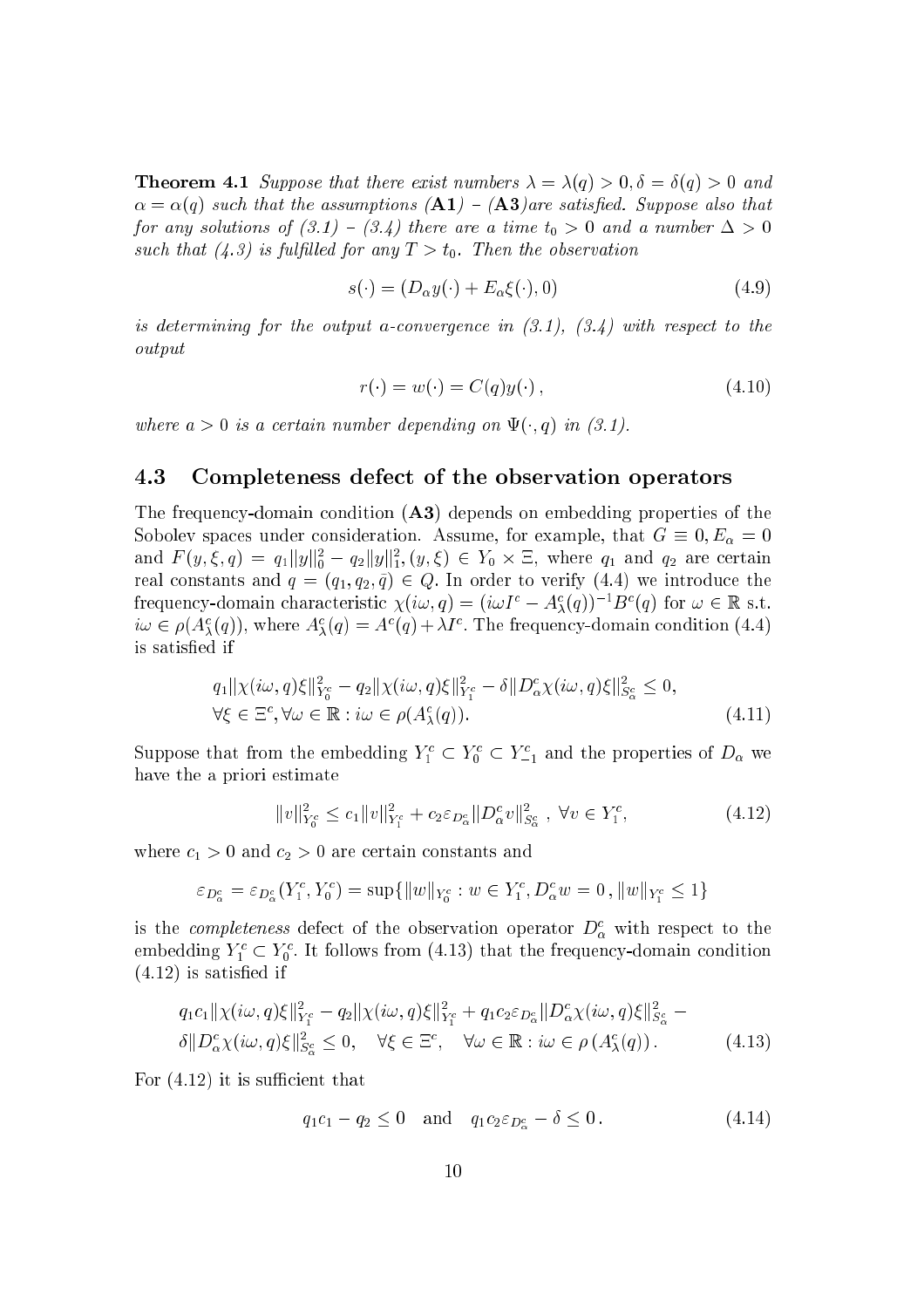The inequalities (4.14) describe a subset in the space of parameters of the variational inequality and of the observation operator. The second condition from (4.15) is always satisfied if  $\varepsilon_{D_x^c}$  is sufficiently small. Suppose that  $D_{\alpha} y = (l_1(y), \dots)$  $l_k(y)$ , where  $l_i: Y_1 \to \mathbb{R}$ ,  $i = 1, ..., k$ , are continuous linear functionals and<br>  $Y_1 = W^{s,2}(\Omega), Y_0 = W^{\sigma,2}(\Omega)$  with  $s > \sigma$ . Then  $\varepsilon_{D^c_{\alpha}} \approx c_1(\frac{c_2}{k})^{s-\sigma}$ , i.e., the completeness defect of the observation operator  $D_{\alpha}$  depends on the smoothness properties of the embedding  $Y_1^c \subset Y_0^c$ .

### Frequency-domain conditions for observation  $\bf{5}$ stability

Let us consider the hybrid system  $(3.1) - (3.4)$  with  $\Psi \equiv 0$  as a first order variational equation with a set-valued nonlinearity. For this we define the new variables

$$
\mathbf{y} = (y, z), \quad \mathbf{w} = (w, z), \quad \boldsymbol{\xi} = (\xi, \zeta), \quad \boldsymbol{\eta} = (\eta, \vartheta), \tag{5.1}
$$

the product spaces

$$
\mathcal{Y}_i = Y_i \times Z_i, \ i = 1, 0, -1, \quad \mathcal{W} = W \times \Upsilon, \quad \mathcal{U} = \Xi \times \mathcal{Z}, \tag{5.2}
$$

the parameter-dependent operator matrices

$$
\mathcal{A}(q) = \left[ \begin{array}{cc} A(q) & 0 \\ 0 & A_1(q) \end{array} \right], \quad \mathcal{B}(q) = \left[ \begin{array}{c} B(q) \\ B_1(q) \end{array} \right], \quad \mathcal{C}(q) = \left[ C(q), C_1(q) \right], \quad (5.3)
$$

and the nonlinear set-valued map

$$
\boldsymbol{\varphi}(\cdot,\cdot,q)=(\varphi(\cdot,\cdot,\cdot,q),\quad g(\cdot,\cdot,\cdot,q)):\mathbb{R}_+\times\mathcal{W}\to 2^{\mathbb{Z}}\times\mathcal{Z}. \tag{5.4}
$$

Thus we can write the coupled system  $(3.1) - (3.4)$  as first order variational equation with set-valued nonlinearity in  $\mathcal{Y}_{-1}$  as

$$
\dot{\mathbf{y}} = \mathcal{A}(q)\mathbf{y} + \mathcal{B}(q)\boldsymbol{\xi} \,, \tag{5.5}
$$

$$
\mathbf{w}(t) = \mathcal{C}(q)\mathbf{y}(t), \quad \xi(t) \in \boldsymbol{\varphi}(t, \mathbf{w}(t), q). \tag{5.6}
$$

The scales of observation resp. output spaces for  $(5.5)$ ,  $(5.6)$  are

 $\mathcal{S}_{\alpha} = S_{\alpha} \times \tilde{S}_{\tilde{\alpha}}, \quad \mathcal{R}_{\alpha} = R_{\alpha} \times \tilde{R}_{\tilde{\alpha}}, \quad \alpha = (\alpha, \tilde{\alpha}) \in \mathbb{R}^2,$  $(5.7)$ 

the scales of observation resp. output operators are

$$
\mathcal{D}_{\alpha} = \left[ \begin{array}{cc} D_{\alpha} & 0 \\ 0 & \tilde{D}_{\tilde{\alpha}} \end{array} \right] , \quad \mathcal{E}_{\alpha} = \left[ \begin{array}{cc} E_{\alpha} & 0 \\ 0 & \tilde{E}_{\tilde{\alpha}} \end{array} \right] , \quad \mathcal{M}_{\alpha} = \left[ \begin{array}{cc} M_{\alpha} & 0 \\ 0 & \tilde{M}_{\tilde{\alpha}} \end{array} \right] ,
$$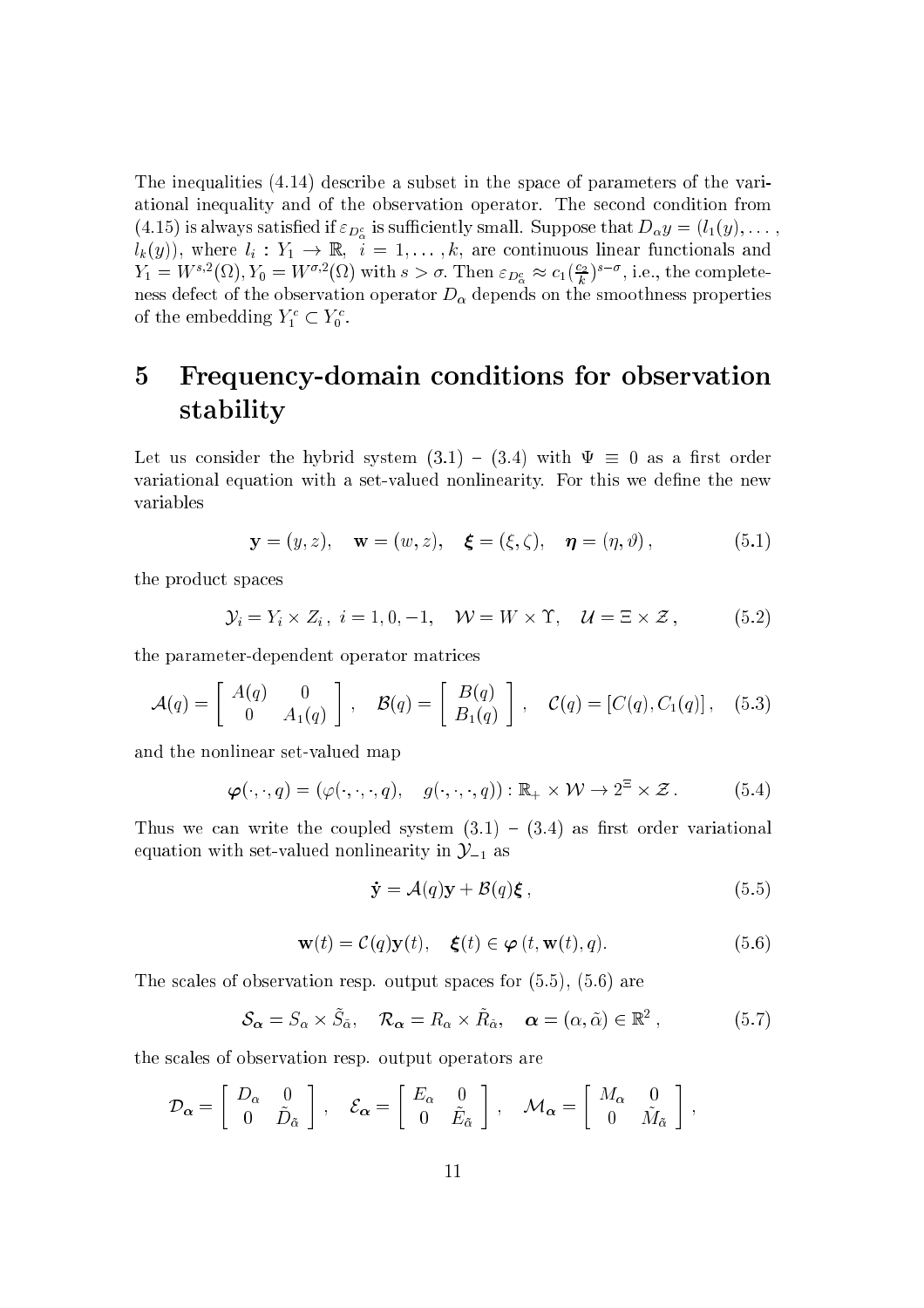$$
\mathcal{N}_{\alpha} = \left[ \begin{array}{cc} N_{\alpha} & 0 \\ 0 & \tilde{N}_{\tilde{\alpha}} \end{array} \right] . \tag{5.8}
$$

It is lear that

$$
\mathcal{D}_{\alpha} \in \mathcal{L}(\mathcal{Y}_1, \mathcal{S}_{\alpha}), \quad \mathcal{E}_{\alpha} \in \mathcal{L}(\mathcal{U}, \mathcal{S}_{\alpha}), \quad \mathcal{M}_{\alpha} \in \mathcal{L}(\mathcal{Y}_1, \mathcal{R}_{\alpha}), \quad \mathcal{N}_{\alpha} \in \mathcal{L}(\mathcal{U}, \mathcal{R}_{\alpha}), \quad \alpha \in \mathbb{R}^2
$$
\n(5.9)

If  $\{y(\cdot),\xi(\cdot)\}$  is a response of (5.5), (5.6) and  $\alpha,\beta\,\in\,\mathbb{K}^{\ast}$  are arbitrary scale parameters the fun
tion

$$
\mathbf{s}(\cdot,\alpha) = \mathcal{D}_{\alpha}\mathbf{y}(\cdot) + \mathcal{E}_{\alpha}\,\boldsymbol{\xi}(\cdot) \tag{5.10}
$$

is the observation and

$$
\mathbf{r}(\cdot,\boldsymbol{\beta}) = \mathcal{M}_{\boldsymbol{\beta}}\mathbf{y}(\cdot) + \mathcal{N}_{\boldsymbol{\beta}}\boldsymbol{\xi}(\cdot) \tag{5.11}
$$

is the output of  $(5.5)$ ,  $(5.6)$ .

**Definition 5.1** Suppose that F und G are quadratic forms on  $\mathcal{Y}_1 \times \mathcal{U}$ . The class of nonlinearities  $\mathfrak{N}(\mathcal{F}, \mathcal{G})$  for (5.5), (5.6) defined by  $\mathcal{F}(\cdot, \cdot, q)$  and  $\mathcal{G}(\cdot, \cdot, q)$  consists of all maps  $(5.4)$  such that the following conditions are satisfied: For any  $I > 0$  and any two functions  $\mathbf{y}(\cdot) \in L^2(0, I; Y_1)$  and  $\xi(\cdot) \in L^2(0, I; U)$ with

$$
\boldsymbol{\xi}(t) \in \boldsymbol{\varphi}(t, \mathcal{C}(q)\mathbf{y}(t), q), \quad a.a. \ t \in [0, T], \tag{5.12}
$$

it follows that

$$
\mathcal{F}(\mathbf{y}(t), \boldsymbol{\xi}(t), q) \ge 0, \quad a.a. \ t \in [0, T], \tag{5.13}
$$

and there exists a continuous function  $\Phi : \mathcal{Y}_1 \to \mathbb{R}$  such that

$$
\int_{s}^{t} \mathcal{G}(\mathbf{y}(\tau), \boldsymbol{\xi}(t), q) d\tau \ge \Phi(\mathcal{C}(q)\mathbf{y}(t)) - \Phi(\mathcal{C}(q)\mathbf{y}(s)) \quad \text{for all} \quad 0 \le s < t \le T. \tag{5.14}
$$

In the sequel we need the following assumptions for any  $q \in Q$ : (A4) The operator  $\mathcal{A}(q) \in \mathcal{L}(\mathcal{Y}_1, \mathcal{Y}_{-1})$  is regular, i.e., for any  $T > 0$ ,  ${\bf y}_0\in\mathcal{Y}_1,\Psi_T\in\mathcal{Y}_1$  and  ${\bf f}\in L^2(0,T;\mathcal{Y}_0)$  the solutions of the direct problem

$$
\dot{\mathbf{y}} = \mathcal{A}(q)\mathbf{y} + \mathbf{f}(t), \quad \mathbf{y}(0) = \mathbf{y}_0, \quad \text{a.a.} \quad t \in [0, T],
$$

and of the dual problem

$$
\dot{\mathbf{\Psi}} = -\mathcal{A}^*(q)\mathbf{\Psi} + \mathbf{f}(t), \quad \mathbf{\Psi}(T) = \mathbf{\Psi}_T, \quad \text{a.a.} \quad t \in [0, T],
$$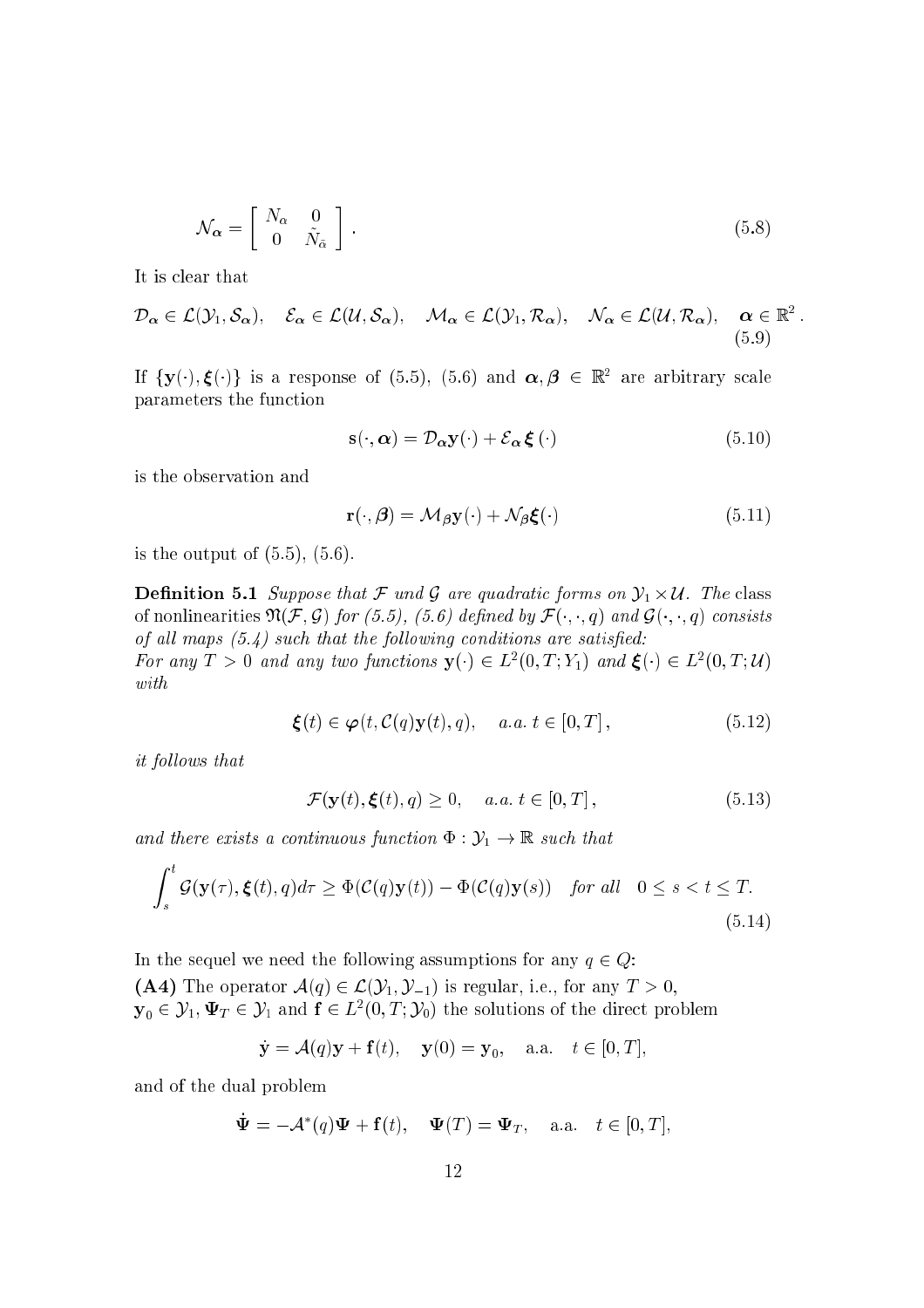are strongly continuous in t in the norm of  $\mathcal{Y}_1$ .

(A5) The pair  $(\mathcal{A}(q), \mathcal{B}(q))$  is  $L^2$ -controllable, i.e., for arbitrary  $\mathbf{y}_0 \in \mathcal{Y}_0$  there exists a control  $\xi(\cdot) \in L^2(0,\infty;\mathcal{U})$  such that the problem

$$
\dot{\mathbf{y}} = \mathcal{A}(q)\mathbf{y} + \mathcal{B}(q)\boldsymbol{\xi}, \quad \mathbf{y}(0) = \mathbf{y}_0
$$

is well-posed on  $[0, +\infty)$ .

**Definition 5.2** The variational equation  $(5.5)$ ,  $(5.6)$  is said to be absolutely dichotomic in the class  $\mathfrak{N}(\mathcal{F}, \mathcal{G})$  with respect to the output  $\mathbf{r}(\cdot, \mathcal{G})$  from (5.11) if for any response  $\{y(\cdot), \xi(\cdot)\}\,$  of (5.5), (5.6) with  $y(0) = y_0, \xi(0) = \xi_0$  the following is true:

Either  $\mathbf{y}(\cdot)$  is unbounded on  $[0,\infty)$  in the  $\mathcal{Y}_0$ -norm or  $\mathbf{y}(\cdot)$  is bounded in  $\mathcal{Y}_0$  in this norm and there exist constants  $c_1$  and  $c_2$  (which depend only on  $\mathcal{A}(q), \mathcal{B}(q)$ ) and  $\mathfrak{N}(\mathcal{F}, \mathcal{G})$  such that

$$
\|{\cal M}_{\boldsymbol\beta}\,{\bf y}(\cdot)+{\cal E}_{\boldsymbol\beta}\,{\boldsymbol\xi}(\cdot)\|_{2,{\cal R}_{\boldsymbol\beta}}^2\leq c_1(\|{\bf y}_0\|_{{\cal Y}_0}^2+c_2).
$$

**Theorem 5.1** Suppose that  $\varphi \in \mathfrak{N}(\mathcal{F}, \mathcal{G})$  and that for the operators  $\mathcal{A}(q)$  and  $\mathcal{B}(q)$  the assumptions (A4) and (A5) are satisfied. Suppose also that there exists  $a \mu > 0$  such that the frequency-domain condition

$$
\mathcal{F}^{c}(\mathbf{y}, \boldsymbol{\xi}, q) + \mathcal{G}^{c}(\mathbf{y}, \boldsymbol{\xi}, q) - \mu \|\mathcal{M}_{\boldsymbol{\beta}}^{c} \mathbf{y} + \mathcal{E}_{\boldsymbol{\beta}}^{c} \boldsymbol{\xi}\|_{\mathcal{R}_{\boldsymbol{\beta}}}^{2} \leq 0,
$$
  

$$
\forall (\mathbf{y}, \boldsymbol{\xi}) \in \mathcal{Y}_{1}^{c} \times \mathcal{U}^{c} : \exists \omega \in \mathbb{R} \text{ with } i\omega \mathbf{y} = \mathcal{A}^{c}(q)\mathbf{y} + \mathcal{B}^{c}(q)\boldsymbol{\xi}
$$

is satisfied and the functional

$$
J(\mathbf{y}(\cdot), \boldsymbol{\xi}(\cdot), q) = \int_0^\infty [\mathcal{F}^c(\mathbf{y}(\tau), \boldsymbol{\xi}(\tau), q) + \mathcal{G}^c(\mathbf{y}(\tau), \boldsymbol{\xi}(\tau), q) - \mu ||\mathcal{M}_{\boldsymbol{\beta}^c} \mathbf{y}(\tau) + \mathcal{E}_{\boldsymbol{\beta}}^c \boldsymbol{\xi}(\tau) ||_{\mathcal{R}_{\boldsymbol{\beta}}^c}^2] d\tau
$$
\n(5.15)

is bounded from above on the set

$$
\mathfrak{M}_{\mathbf{y}_0} = {\mathbf{y}(\cdot), \boldsymbol{\xi}(\cdot) : \dot{\mathbf{y}} = \mathcal{A}^c(q)\mathbf{y} + \mathcal{B}^c(q)\boldsymbol{\xi}, \mathbf{y}(0) = \mathbf{y}_0, \quad \mathbf{y}(\cdot) \in \mathfrak{W}_{\infty}^c, \quad \boldsymbol{\xi}(\cdot) \in L^2(0, \infty; \mathcal{U}^c)}
$$

for any  ${\bf y}_0\in {\cal Y}^c_0$  . Assume additionally that any potential  $\Phi$  from the class  $\mathfrak{N}(\mathcal{F},\mathcal{G})$ is nonnegative and there exists a constant  $c > 0$  such that

$$
\Phi(\mathcal{C}(q)\mathbf{y}) \leq c \|\mathbf{y}\|_{\mathcal{Y}_0}^2, \quad \forall \mathbf{y} \in \mathcal{Y}_0.
$$

Then the equation  $(5.5)$ ,  $(5.6)$  is absolutely dichotomic with respect to the output  $\mathbf{r}(\cdot,\boldsymbol{\beta})$  from (5.11).